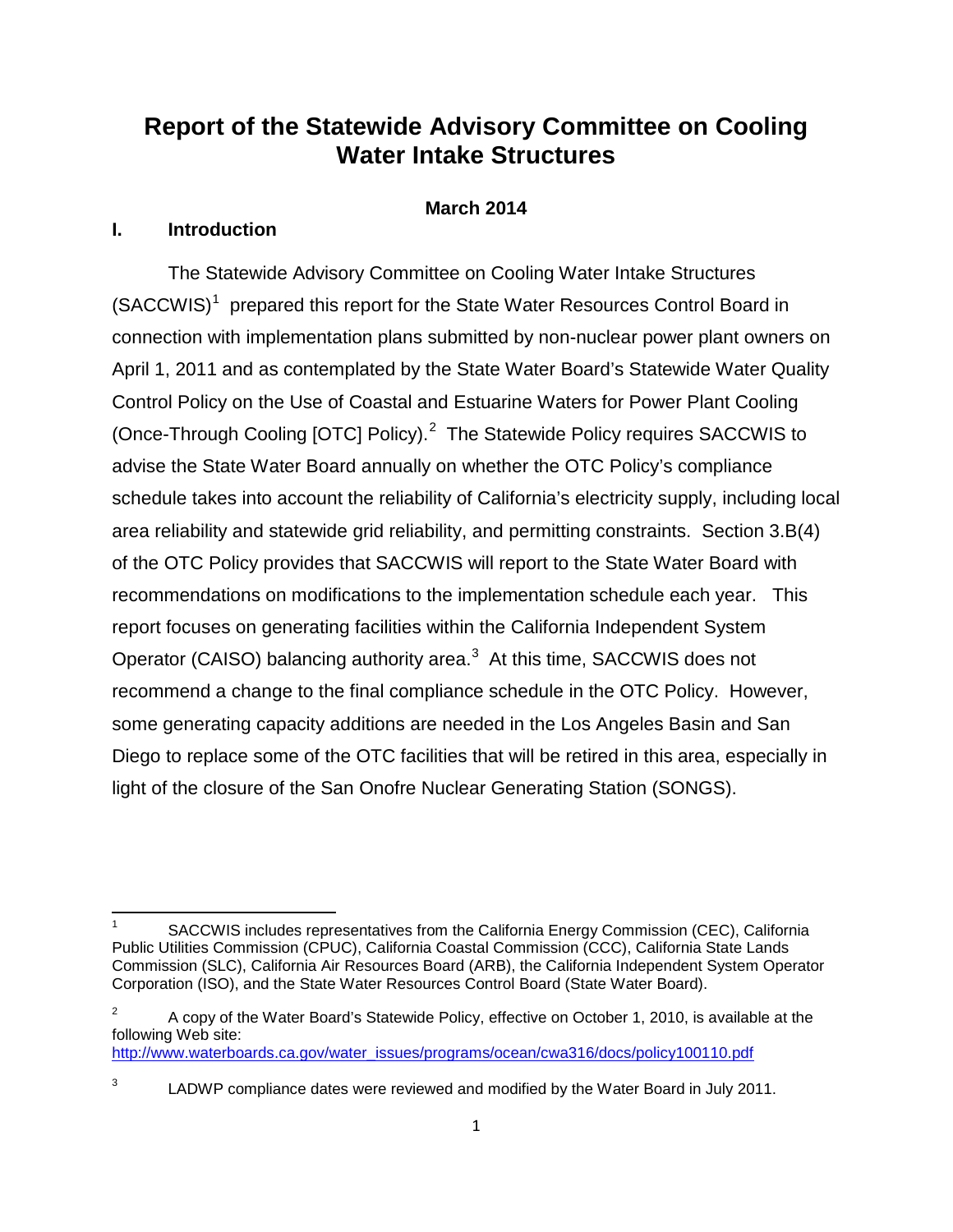### **II. Operational Developments Relevant to the OTC Policy**

Since the last SACCWIS report issued in April 2013, several operational developments occurred in connection with generating units subject to the OTC Policy. Southern California Edison (SCE) announced the closure of SONGS on June 7, 2013. Under the OTC Policy, the generating units at SONGs have compliance dates of December 31, 2022. The closure represents a significant reduction in projected water use for power plant cooling.

NRG Energy's Contra Costa Power Plant Units 6 and 7 retired on May 1, 2013 in connection with NRG bringing its Marsh Landing Generating Station on line. These units now comply with the OTC Policy, well in advance of their final compliance date (December 31, 2017).

NRG's El Segundo Repowering Project – consisting of two combined cycle facilities that use dry air cooling, came online August 1, 2013. As part of that repowering, NRG retired Unit 3. This unit now complies with the OTC Policy in advance of its final compliance date (December 31, 2015).

Dynegy closed the Morro Bay Power Plant on February 5, 2014. The two steam boiler units at Morro Bay now comply with the OTC Policy in advance of their final compliance date (December 31, 2015).

## **III. The CPUC, ISO and CEC Continue to Assess Resource, Infrastructure and Reliability Needs**

The CPUC, ISO and CEC have been working together to study electric reliability issues associated with the compliance schedule under the OTC Policy. The CPUC has considered procurement authorizations for its jurisdictional load serving entities; the ISO has examined infrastructure upgrades and additions in its transmission planning process; and the CEC has issued and is examining applications for licenses to site new generation.

The CPUC's 2012 long-term procurement plan proceeding (Rulemaking12-03- 014), Track 1, examined the effect of potential retirements of units using once-through cooling in Ventura County and the remaining natural gas fueled units using oncethrough cooling in the Los Angeles Basin. At the same time, the CPUC examined the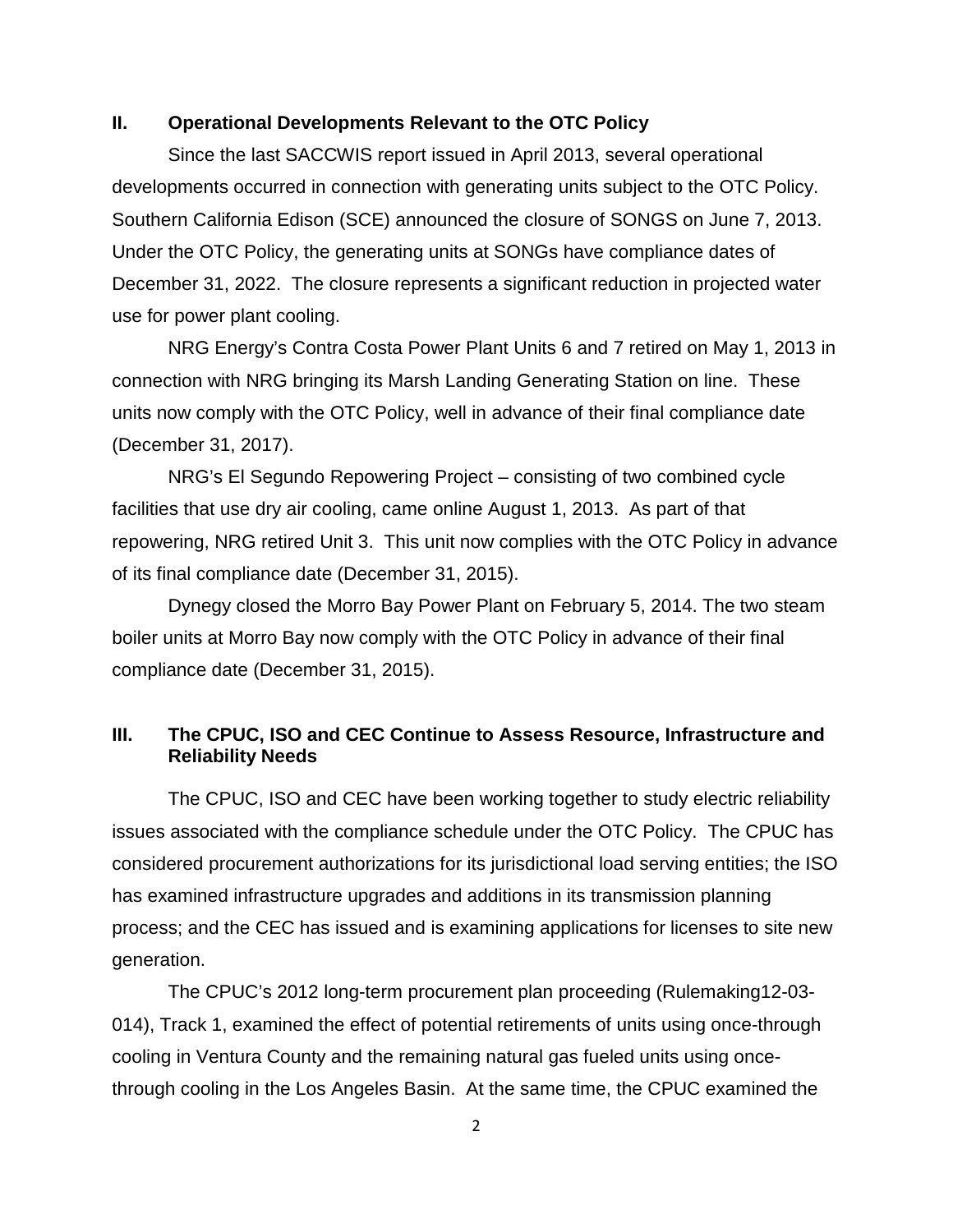reliability needs that could result from the retirement of the Encina power plant in San Diego County (Application 11-05-023). The ISO provided extensive reliability modeling testimony in support of these proceedings. Both proceedings authorized CPUCjurisdictional load serving entities to enter into contracts to bring new resources on-line before the OTC Policy compliance dates for once-through cooled generation in these areas. With the retirement of the SONGS, the CPUC, CEC and ISO took appropriate steps to ensure reliability. After cooperatively establishing modeling assumptions, the ISO filed testimony in the 2012 long-term procurement plan proceeding, Track 4. The CPUC relied on this testimony, and that of other parties, in authorizing additional resources to be developed in the Los Angeles Basin and San Diego.

In addition to its work supporting the CPUC long term procurement plan proceeding, the ISO has expanded its transmission planning process to explore transmission alternatives for improving reliability. The ISO has identified several transmission upgrades and additions in its current transmission planning process to help address local reliability issues associated with the compliance schedule under the OTC Policy and the closure of SONGS. Once the ISO authorizes new projects in its transmission planning process in March 2014, and the CPUC has approved contracts for new resources, expected late 2014 or early 2015, the CPUC, ISO and CEC will need to evaluate the interaction of projected on-line dates, resource locations, and projected retirements under the Statewide Policy.

The CEC is the lead agency for licensing thermal power plants 50 megawatts (MW) and larger and has a regulatory certification process (certification process) under the California Environmental Quality Act.<sup>[4](#page-2-0)</sup> Under this process, the CEC conducts an environmental analysis of each project's Application for Certification (application), including an analysis of alternatives and mitigation measures to minimize any significant adverse effect the project may have on the environment. These requirements do not,

<span id="page-2-0"></span>Under this program, a project developer files an Application for Certification to initiate the siting process. The CEC Chairman then establishes a siting committee to preside over the process. Once the CEC determines the applicant has submitted adequate information to proceed (referred to as data adequate), the proceeding begins. The certification proceeding could take up to a year or longer. For example, the certification process for the Carlsbad Energy Center proceeding took almost five years.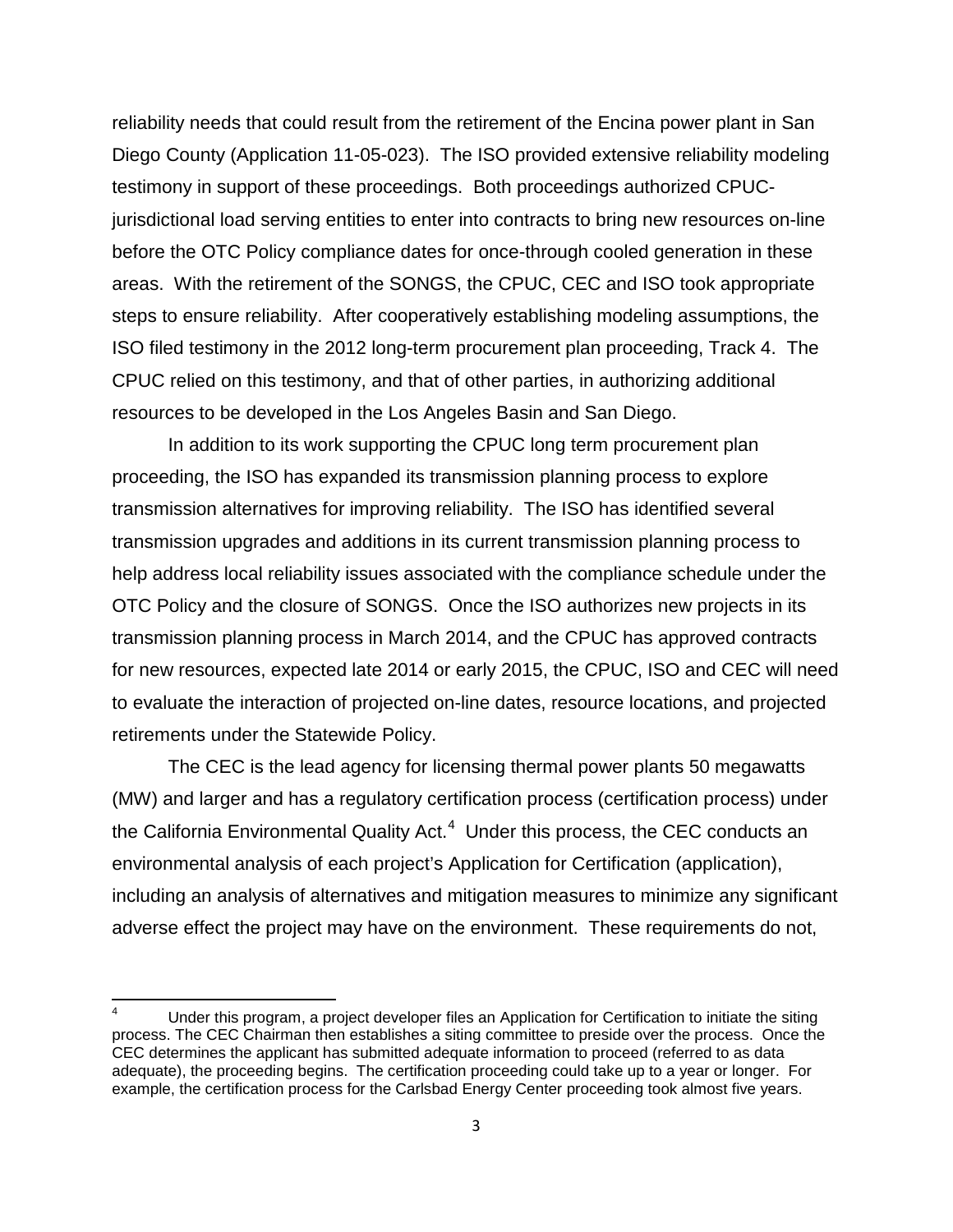however, apply to the repowering or replacement of an existing power plant wherein the net increase in capacity is less than 50 MW.

As of January 2014, the CEC received three applications for certification to replace some or all of the power production units at AES' Alamitos, Huntington Beach and Redondo Beach facilities.

- The Alamitos application review is now underway following CEC's March 12, 2014 determination that the application is data adequate.
- The Huntington Beach application is in review, and the CEC accepted the application as data adequate on August 9, 2013. CEC siting staff released the Preliminary Staff Analysis, Part A. on October 13, 2013. This is a milestone in the certification process. CEC staff received the Preliminary Determination of Compliance (PDOC) from the South Coast Air Quality Management District (SCAQMD) on January 27, 2014. The PDOC will enable staff to complete their analyses on air quality and public health. The CEC staff plans to publish the Preliminary Staff Analysis Part B in mid-March 2014, which will include air quality, public health, and alternatives.
- The Redondo Beach application is also under review, and the CEC accepted the application as data adequate on August 27, 2013. The Redondo Beach application is in the staff analysis and discovery phase. The CEC also received a Petition to Amend the El Segundo Energy Center license to replace Unit 4.

The CEC approved the application in May 2012 for NRG Energy's Carlsbad Energy Center, which will replace three of the units at Encina Power Station. Developments in January 2014 suggest that the Carlsbad Energy Center will be redesigned as peaking power plants, requiring an amendment to the permit for the Carlsbad Energy Center.<sup>[5](#page-3-0)</sup> As of the date of this report, the CEC has not received a petition to amend the permit.

<span id="page-3-0"></span>In January 2014, the Carlsbad City Council approved an agreement between and among the City of Carlsbad, the Carlsbad Municipal Water District, Cabrillo Power LLC, Carlsbad Energy Center LLC, and San Diego Gas and Electric addressing the City and Carlsbad Municipal Water District support for a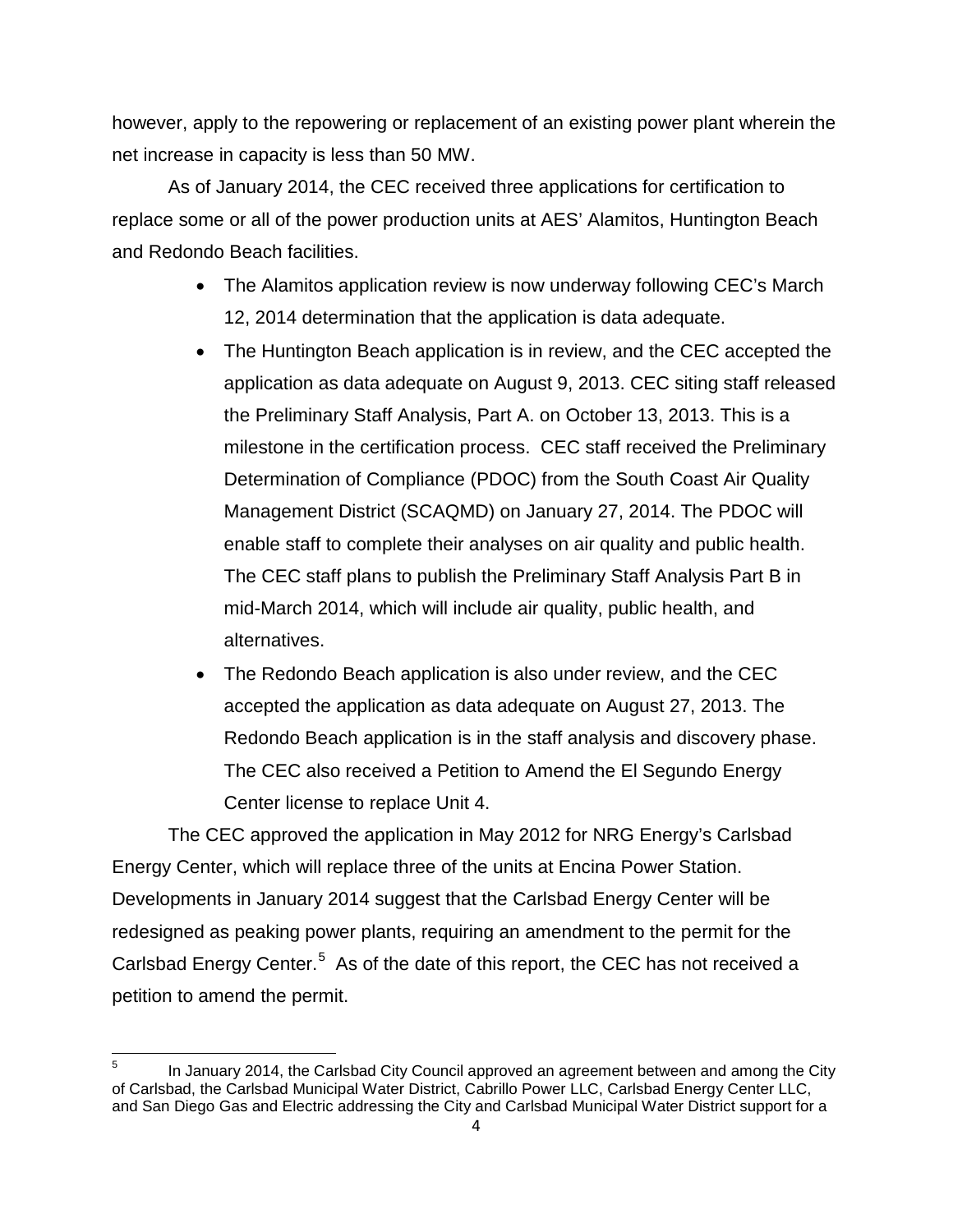### **IV. SCAQMD Rule 1304.1 and Rulemaking Activity**

In September 2013, SCAQMD adopted Rule 1304.1 – Electrical Generating Facility Fee for Use of Offset Exemption – to enable the imposition of fees for emission offsets provided from SCAQMD's internal offset bank for repower projects. SCAQMD's existing Rule 1304(a)(2) exempts from provision of offsets any steam generating boilers that are replaced by advanced generation technologies. Although the exemption removes the offset obligation from the power plant operator, SCAQMD itself must provide the offsets to satisfy federal New Source Review requirements. Importantly, such offsets have historically been provided from the District's internal bank free of charge. With Rule 1304.1 in place, electrical generating facilities that use the Rule 1304(a)(2) offset exemption must now pay fees for access to this exemption. The fee proceeds will be invested in air pollution improvement projects consistent with SCAQMD's Air Quality Management Plan. SCAQMD's rule requires generator developers to make a payment on an annual basis or as a single payment - or a combination of both - at the election of the applicant. SACCWIS will continue to monitor whether this rule has an adverse impact on repowering projects.

Separately, on February 7, 2014, SCAQMD's Governing Board authorized its staff to start work on a proposed rulemaking to allow power plants to access the SCAQMD internal offset bank to meet offset requirements by paying mitigation fees to address siting of new natural gas power capacities in the region, when deemed necessary by the state energy agencies for grid reliability. The proposed rule will incorporate limitations to prevent excess withdrawals from the internal bank, while encouraging preferred resources to be developed as envisioned in the report. For example, a power plant could undertake its permitting process to be ready for construction; however, offsets would not be granted until the project obtains a CEC

change in the proposed technology of the approved Carlsbad Energy Center Project plant to peaking power plants and the submittal of a Petition to Amend application to the California Energy Commission for approval of this technology change, conditioned upon removal and remediation of the current Encina Power Station site, as well as other changes in Carlsbad Energy Center Project plant design, energy infrastructure and property considerations beneficial to the residents of Carlsbad. [http://carlsbad.granicus.com/MediaPlayer.php?view\\_id=6&clip\\_id=734&meta\\_id=81021](http://carlsbad.granicus.com/MediaPlayer.php?view_id=6&clip_id=734&meta_id=81021)

l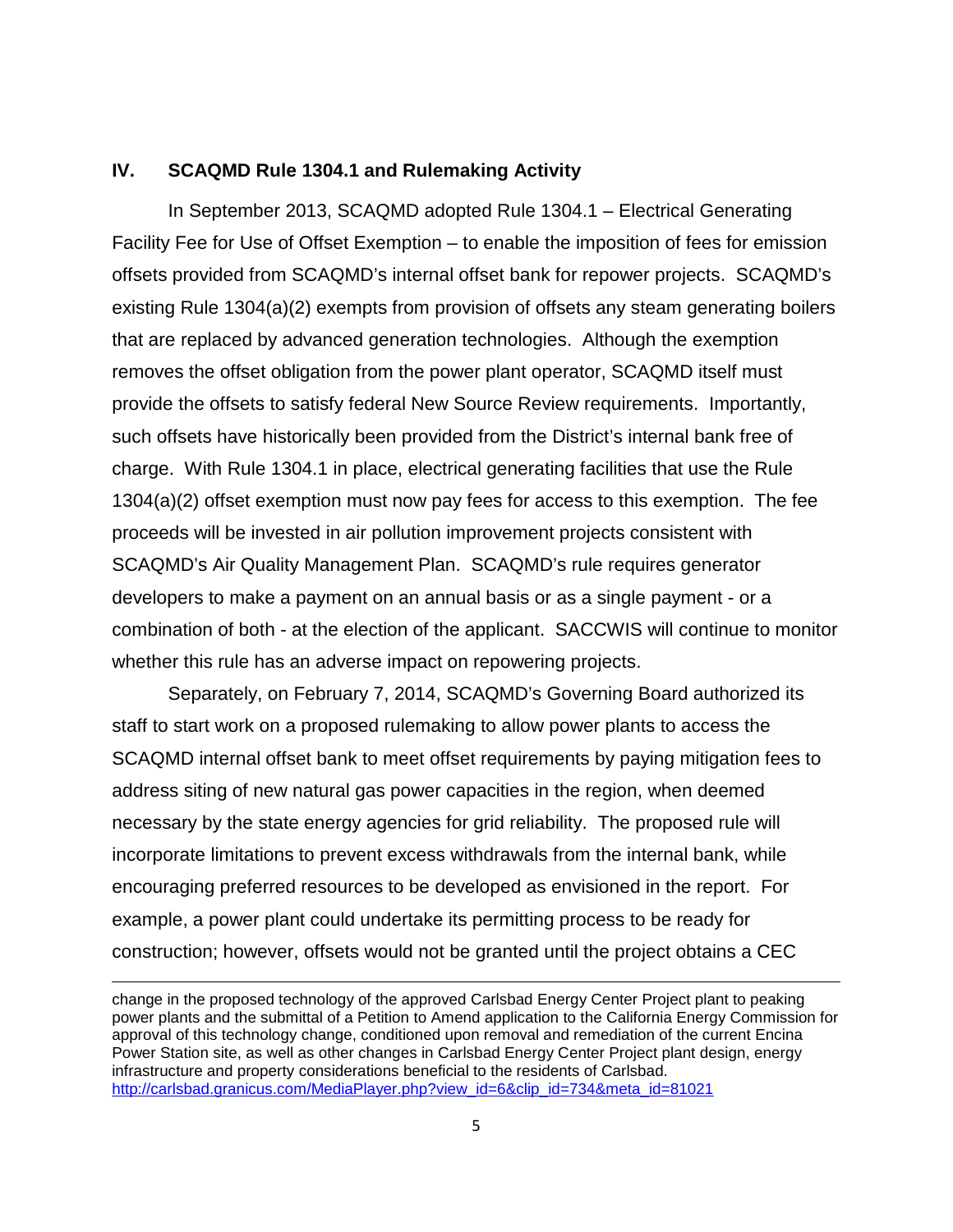license and the CPUC approves a long-term contract for the project. If adopted, this action could inform the compliance schedule under the OTC Policy as resources move through the permitting process.

## **IV. Final Compliance Dates for Generating Units with Near-term Compliance Dates Remain a Concern for Electric Grid Reliability**

This section identifies specific issues associated with generating facilities in the ISO's balancing authority area that have compliance dates under the OTC Policy. These facilities include: El Segundo, Encina, Pittsburg, Moss Landing, Ormond Beach, Mandalay, Huntington Beach, Alamitos and Redondo Beach. Specifics for each power plant represent the aspirations of the owners of these facilities, which may not coincide with the regulatory decisions made by the CPUC, ISO and CEC affecting the amount and type or timing of resources to be procured.<sup>[6](#page-5-0)</sup>

## **El Segundo**

As described in Section II of this report, NRG completed a repowering project that consists of two combined cycle facilities that use dry air cooling. This project reached commercial operation in 2013. As part of that repowering, NRG retired Unit 3 (Units 1 and 2 retired previously). El Segundo Unit 4 uses once through cooling technology. The final compliance date for El Segundo Unit 4 under the OTC Policy is December 31, 2015. In its original April 1, 2011 implementation plan, NRG stated that it intended to repower El Segundo Unit 4 and wanted an extension of its compliance date to 2017 to enable NRG to pursue repowering without the loss of operating capacity at the El Segundo facility. In a letter submitted to the State Water Board dated January 30, 2013, NRG stated it will retire unit 4 no later than December 31, 2015. At this time, NRG does not have a power purchase agreement with a load serving entity to support repowering Unit 4. NRG submitted an application for certification to the CEC to repower Unit 4. The ISO intends to model Unit 4 as offline starting in 2015 as part of its

<span id="page-5-0"></span> <sup>6</sup> For example, in Decisison12-04-046, Ordering Paragraph #3, the CPUC has limited the ability of jurisdictional investor owned utilities to enter into contracts with facilities using once through cooling beyond their compliance date sin the Statewide Policy. This decision influences the sequence of steps and therefore the timing of any potential extension of compliance dates under the Statewide Policy.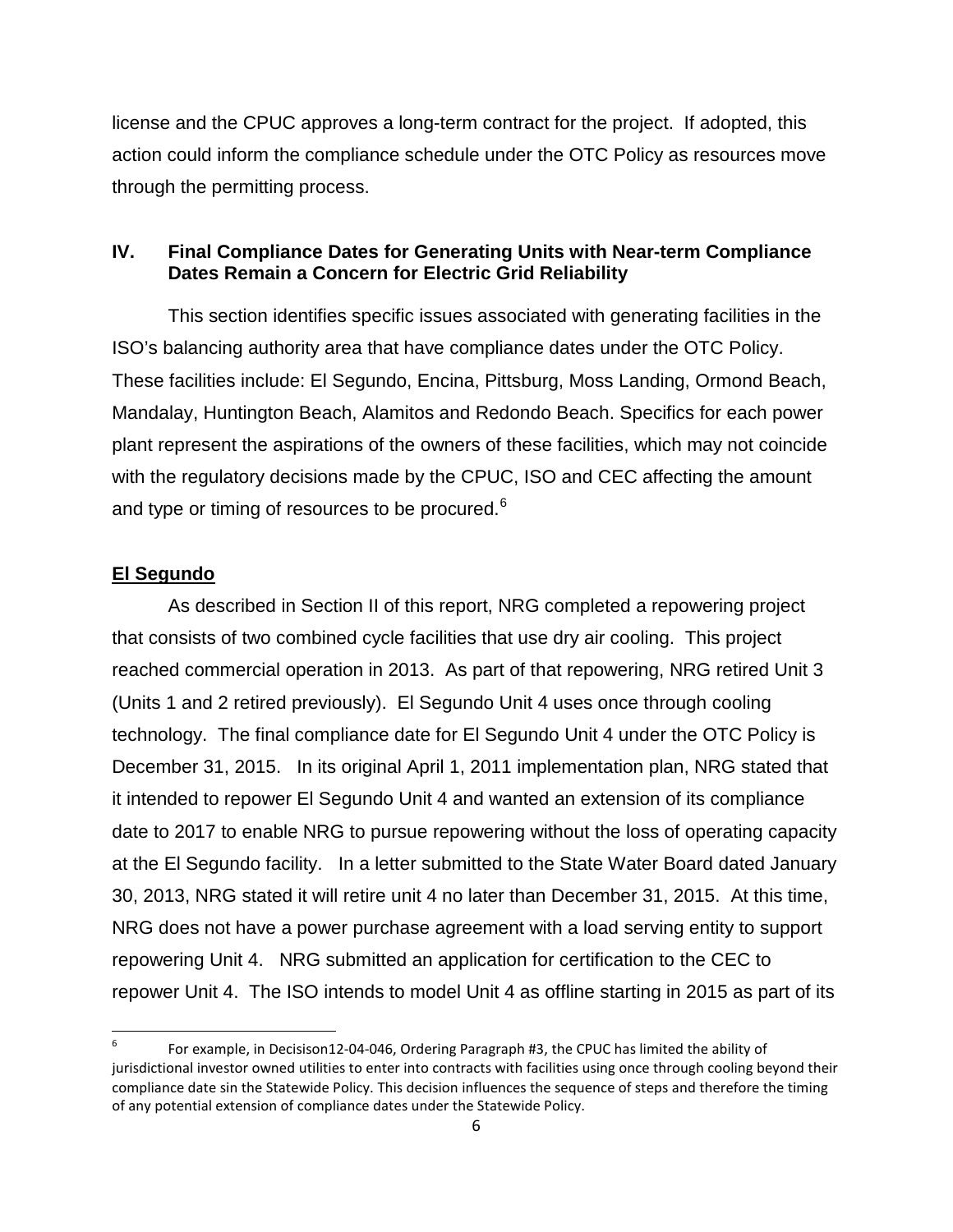planning studies. At this time, SACCWIS does not recommend a change in compliance dates for El Segundo Unit 4.

#### **Encina**

The Encina facility consists of five steam boiler generating units using oncethrough cooling with an aggregate capacity of 950 MW. In its original April 1, 2011 implementation plan, NRG proposed different approaches for the five units. For Units 1- 3 (an aggregate of 318 MW capacity), NRG proposed repowering with a new flexible combined cycle facility, the Carlsbad Energy Center, consisting of two combined cycle units with an aggregate capacity of 550 MW. NRG received a permit from the CEC for such a facility in June 2012. For Units 4-5 (an aggregate of 632 MW), NRG proposed retrofitting these units pursuant to the Track 2 option to reduce environmental impacts. Last year, NRG informed the State Water Board that it still plans to replace Units 1-3 with the Carlsbad Energy Center but it no longer intends to pursue Track 2 compliance options and will retire Units 4 and 5 no later than the final compliance date for Encina of December 31, 2017. NRG has announced that it will seek to redesign the Carlsbad Energy Center as a set of peaking units, pursuant to an agreement reached among the company, the City of Carlsbad and San Diego Gas & Electric Company. This effort will require an amendment to the permit that NRG obtained from the CEC to construct the original Carlsbad Energy Center and CPUC approval of a power purchase agreement between NRG and SDG&E.

In its most recent transmission studies, the ISO modeled Encina as offline at the end of 2017, which creates a need for new resources to satisfy regional reliability requirements for summer 2018. The ISO studies identified a local capacity need in the San Diego local reliability area. While the ISO studies identified several transmission system upgrades in the vicinity of SONGS that may reduce some of this need, uncertainty remains about the schedule for developing these transmission upgrades or their impact on satisfying local and regional requirements. SACCWIS will continue to monitor the circumstances affecting the Encina compliance date and bring forward any recommended change based on more complete information.

7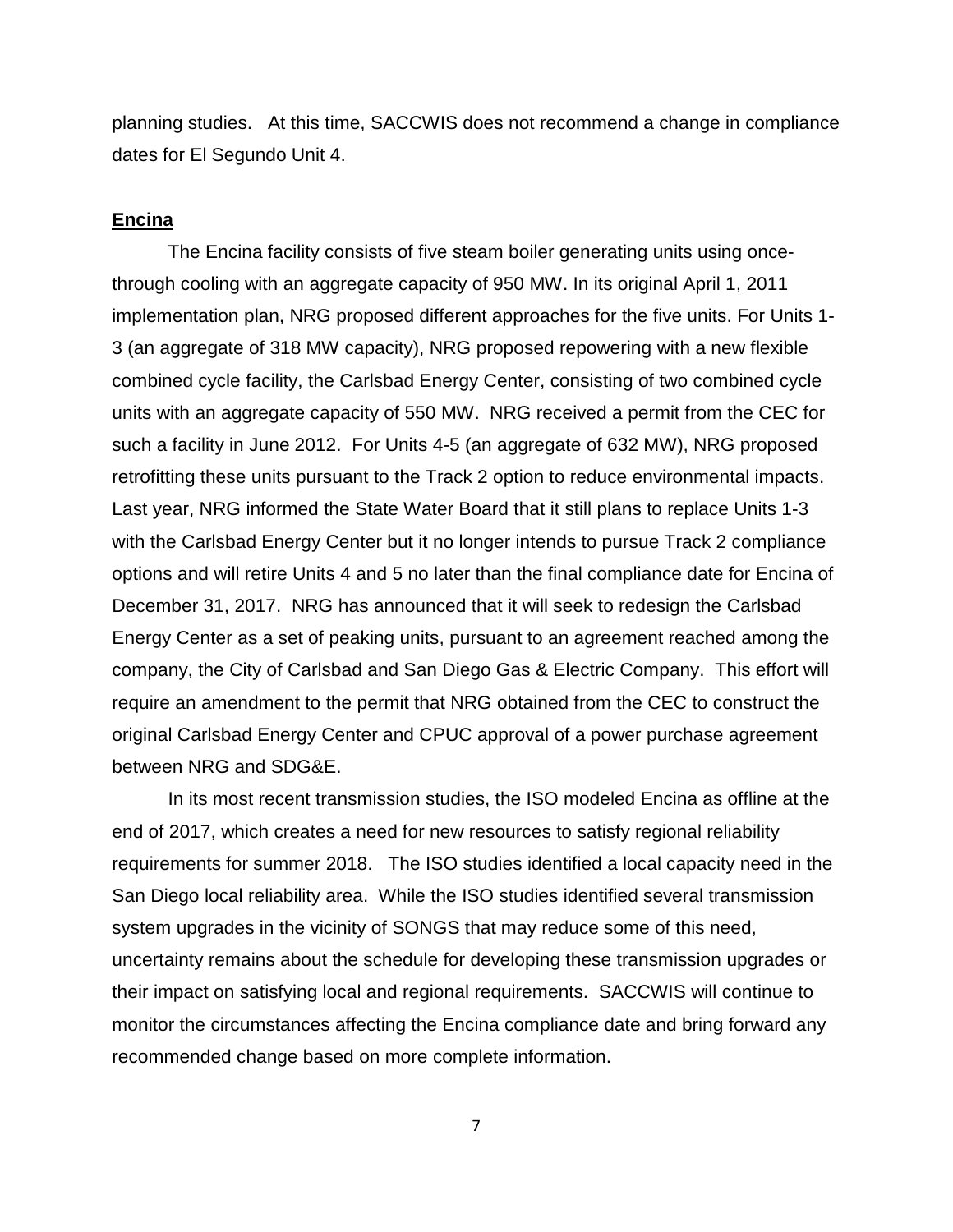#### **Pittsburg**

NRG's Pittsburg Units 5 and 6 are 312 MW and 317 MW steam boilers, respectively. Both units use once-through cooling. Pittsburg Unit 7 is a 682 MW steam boiler unit that has water-cooled cooling towers. Unit 7 is interconnected to Units 5 and 6 and cannot operate independent of them. To start Pittsburg Unit 7, NRG must start either Unit 5 or 6 first. The final compliance date for Pittsburg under the OTC Policy is December 31, 2017. In its implementation plan filed April 1, 2011, NRG proposed to sever the existing cooling towers from Unit 7, connect them to Units 5 and 6, and then retire Unit 7. This sequence of steps would eliminate once through cooling at Units 5 and 6 but also would result in the loss of capacity from Unit 7. To finance and construct this new configuration, NRG asserts it needs a multi-year contract from a load serving entity.

The ISO's 2015-2019 local capacity study preliminary results show that the Pittsburg subarea requirements drop to zero once four transmission system upgrades become operational.<sup>[7](#page-7-0)</sup> Based on updated information from the ISO, SACCWIS understands these upgrades will be completed in time to allow the Pittsburg units to comply with the OTC Policy on schedule. SACCWIS does not recommend a change in compliance dates for the units at the Pittsburg facility.

#### **Moss Landing**

Dynegy's Moss Landing facility consists of two types of units – older steam boiler units and new combined cycle units. Units 6 and 7 are steam boilers with a capacity of roughly 750 MW each for a total of 1510 MW. Power blocks 1 and 2 refer to two combined cycle facilities; each 510 MW power block consists of two combustion turbines and a heat recovery steam generator. The final compliance date for Moss Landing under the OTC Policy is December 31, 2017. In its April 1, 2011 implementation plan, Dynegy proposed a 2032 compliance date for power blocks 1 and 2, and to implement Track 2 retrofit measures by 2017 for Units 6 and 7. In its

<span id="page-7-0"></span><sup>7</sup> The ISO's 2015-2019 local capacity study preliminary results released March 3, 2014 show that the Pittsburg subarea requirements drop to zero with the completion of the Moraga #2 230/115 kV transformer replacement , Tesla-Pittsburg 230 kV lines reconductoring , Contra Costa-Moraga 230 kV reconductoring, and the Vaca Dixon – Lakeville 230 kV reconductoring project .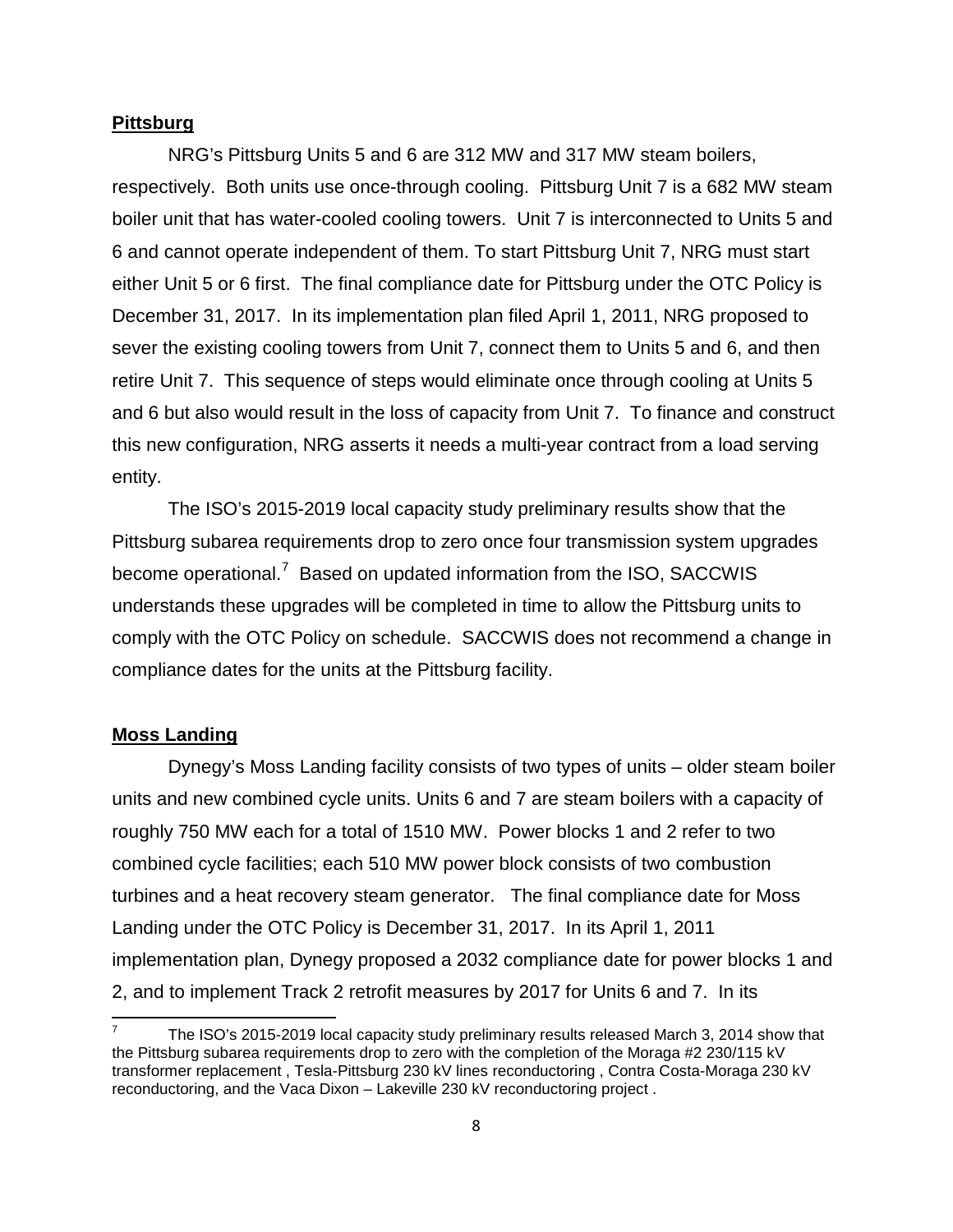November 25, 2013 letter to the State Water Board, Dynegy stated its intent to implement Track 2 for Units 1 and 2 as well as Units 6 and 7.

Last year, Dynegy announced it had secured a contract for the next three years for the output from Units 6 and 7. While Moss Landing is not located within an ISO local reliability area, power blocks 1 and 2 are newer dispatchable combined cycle facilities. Current ISO operating procedures assume that Moss Landing capacity is operated under high peak load conditions for the Greater Bay Area. The ISO intends to model power blocks 1 and 2 as offline after 2017 and will provide the results of those studies to SACCWIS. At this time, SACCWIS does not recommend a change in compliance dates for the units at the Moss Landing facility.

#### **Ormond Beach**

NRG's Ormond Beach Generating Station consists of two steam boiler units using once through cooling with a combined capacity of 1486 MW. The final compliance date for the Ormond Beach facility under the OTC Policy is December 31, 2020. The CPUC authorized procurement of between 215MW and up to 290 MW in the Moorpark sub-area of the Big Creek/Ventura local reliability area where Ormond Beach is located. NRG is evaluating a replacement project at the Ormond Beach facility and reports it is on track to comply with the OTC Policy by December 31, 2020. In its next planning cycle, the ISO intends to model Ormond Beach as offline after 2020 and will provide the results of those studies to SACCWIS. At this time, SACCWIS does not recommend a change in compliance dates for the Ormond Beach facility.

#### **Mandalay**

NRG's Mandalay Generating Station consists of 3 units. Units 1 and 2 use oncethrough cooling and have a capacity of 215 MW each. Unit 3 is a combustion turbine with an air quality permit allowing only a very limited number of operating hours each year. The final compliance date for the Mandalay facility under the OTC Policy is December 31, 2020. NRG is evaluating a replacement project at the Mandalay facility and reports it is on track to comply with the OTC Policy by December 31, 2020. The CPUC authorized procurement of between 215 MW and up to 290 MW in the Moorpark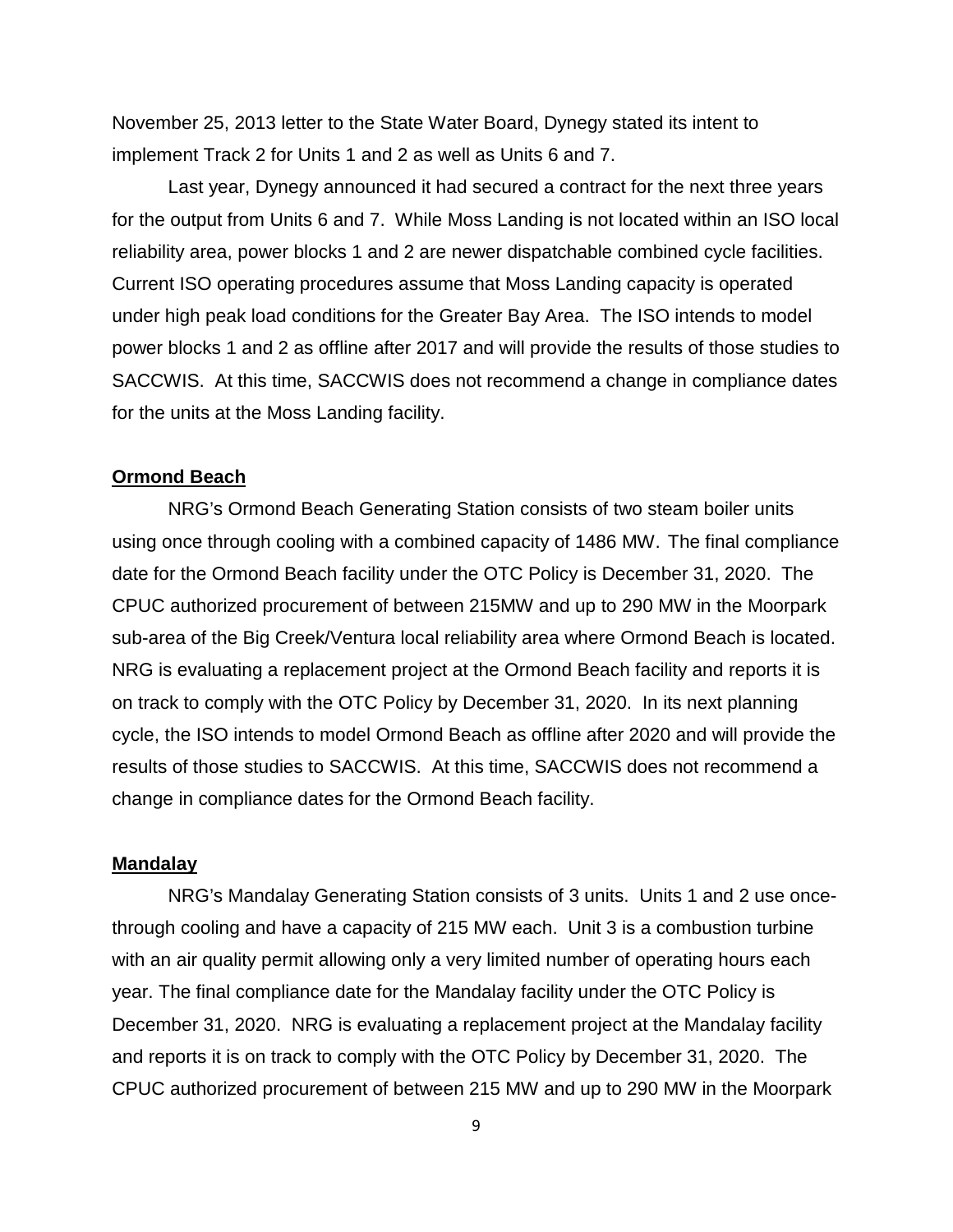sub-area of the Big Creek/Ventura local reliability area where Mandalay is located. In its next planning cycle, the ISO intends to model 290 MW of proxy resources to replace Mandalay Units 1 and 2 will provide the results of those studies to SACCWIS. At this time, SACCWIS does not recommend a change in compliance dates for the Mandalay facility.

#### **Huntington Beach**

AES' Huntington Beach Generating Station consists of four units. Units 3 and 4 retired on October 31, 2012 and were converted to synchronous condensers in 2013. Units 1 and 2 use once-through cooling and each has a capacity of 226 MW. The final compliance date for the Huntington Beach facility under the OTC Policy is December 31, 2020.

In its implementation plan update of March 31, 2013, AES proposed to use the OTC Policy's Track 1 compliance alternative for Units 1 and 2 through a repowering project that impacts both its Huntington Beach and Redondo Beach facilities. AES plans to retire Redondo Beach Units 6 and 8 to enable the repowering of the first power block (470 MW), which is expected to be on line during the 4th quarter of 2018. AES assumed that the synchronous condensers will run through December 2017 at the latest, at which time they will be retired and demolished to enable the construction of the second power block (469 MW). Huntington Beach Units 1 and 2 are expected to retire in the fourth quarter of 2020, and the second power block is expected to be on line in first quarter of 2021. In a November 8, 2013 update to its implementation plan, AES revised its schedule and is asking for an extension to December 31, 2022. AES stated that it believes that the synchronous condensers will be needed in 2018, and a delay in retirement and demolition of the synchronous condensers will delay their schedule of the construction of the second power block and the retirement of Huntington Beach Units 1 and 2. AES states it will take 24 months to demolish Units 3 and 4 and about 30 months to construct the second power block. AES' implementation plan presumes that the Huntington Beach Generating Station should maintain maximum generating capacity and/or voltage support for reliability needs throughout project development, which would require Units 1 and 2 to remain online through December 31, 2022.

10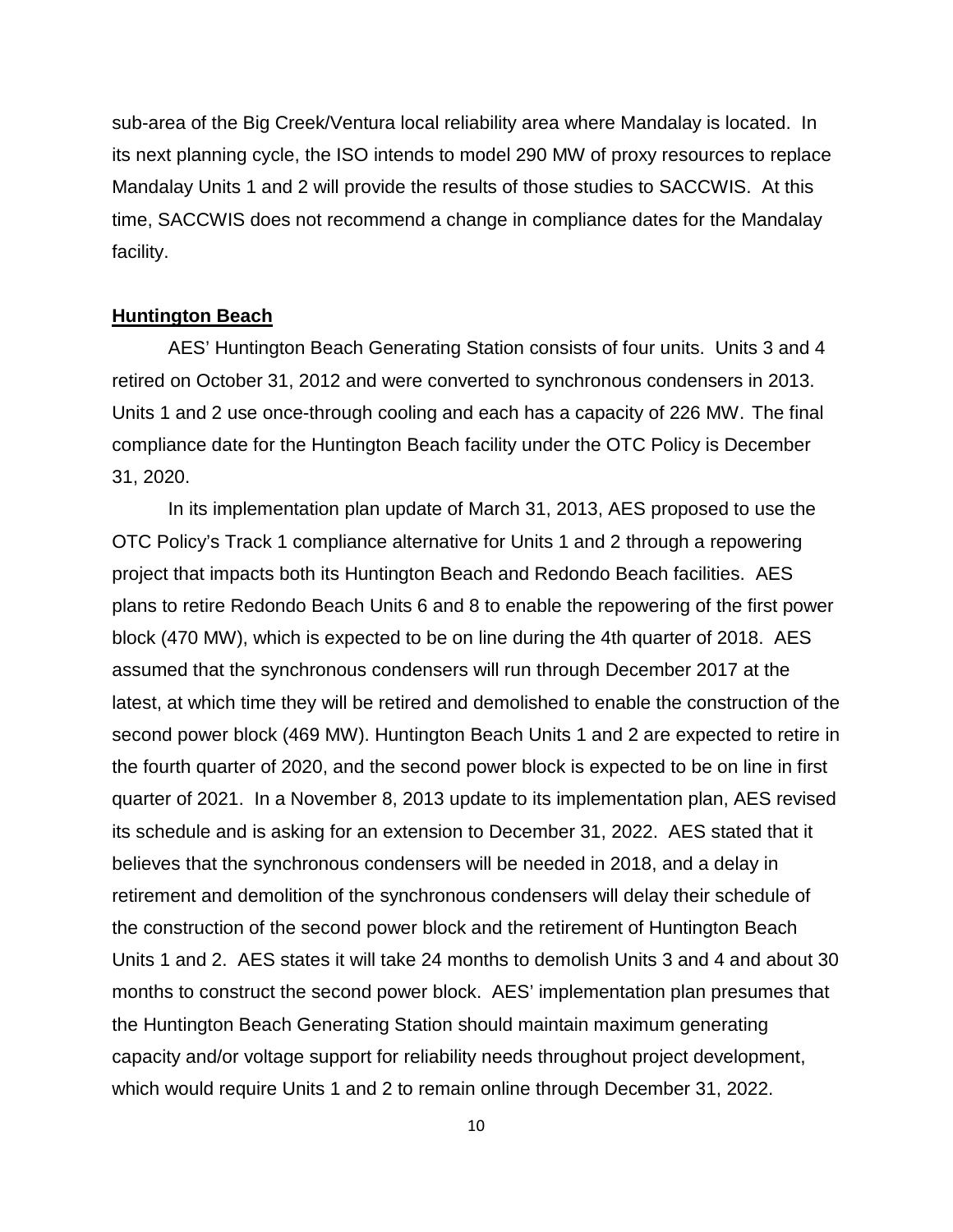SACCWIS notes that at least two outstanding issues exist with the AES' implementation plan. First, are the synchronous condensers at Huntington Beach Units 3 and 4 needed in 2018? Second, does the electric grid need the maximum generating capacity and/or voltage support at Huntington Beach? The ISO plans to review these questions in its next transmission planning cycle and will share the results with SACCWIS. At this time, however, SACCWIS does not recommend a change in compliance date for the Huntington Beach facility.

#### **Alamitos**

AES' Alamitos Generating Station consists of six units using once-through cooling. Total capacity of these units is approximately 2000 MW. The final compliance date for the Alamitos facility under the Statewide Policy is December 31, 2020. AES is proposing to repower the Alamitos facility in order to comply with the Statewide Policy. The proposed repowering project consists of natural-gas fired, combined-cycle, aircooled electrical generating facility with a net generating capacity of 1,936 MW. This plan is dependent on AES obtaining a permit as well as a long term power purchase agreement. AES' Application for Certification to construct a repowering project is now underway following a CEC decision on March 12 decision that it is data adequate. In its next planning cycle, the ISO intends to model Alamitos offline after 2020 and will provide the results of those studies to SACCWIS. At this time, however, SACCWIS does not recommend a change in compliance date for the Alamitos facility.

#### **Redondo Beach**

AES' Redondo Beach Generating Station consists of four units using oncethrough cooling. Total capacity of these units is approximately 1300 MW. The final compliance date for the Redondo Beach facility under the OTC Policy is December 31, 2020. As noted above in the discussion of Huntington Beach, AES is proposing to shut down Units 6 and 8 by 2018 in order to utilize the exemptions from offsets of SCAQMD Rule 1304(a)(2) to bring the first phase of Huntington Beach repowering online in 2018. AES is proposing to repower the Redondo Beach facility in order to comply with the OTC Policy. The proposed repowering project is a natural-gas fired, combined-cycle,